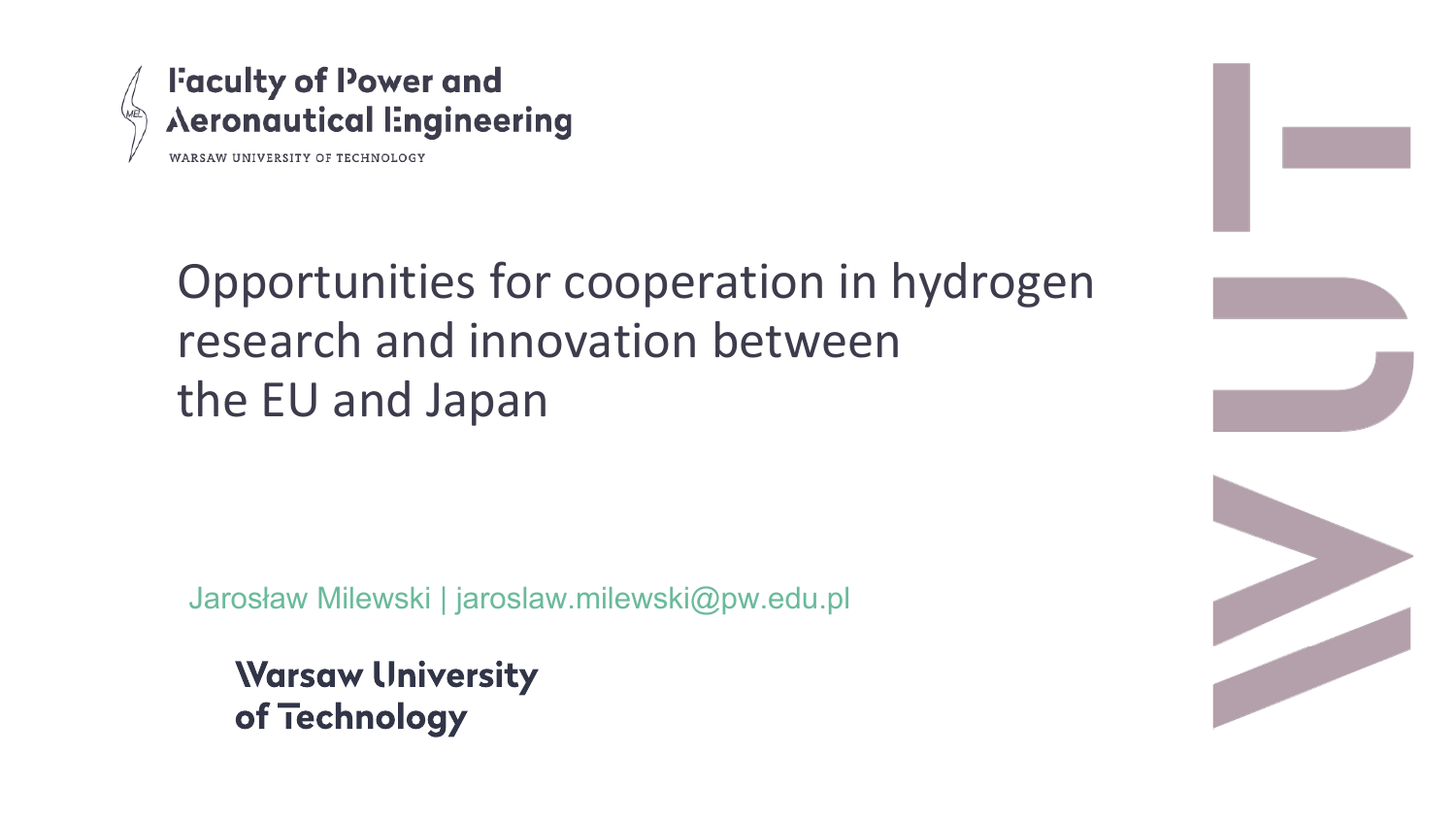# Jarek Milewski Position:



#### **Warsaw University** of Technology





Jarosław Milewski | jaroslaw.milewski@pw.edu.pl

- Editor–in–Chief of Journal of Power Technologiess

- Head of Power Division
- PhD (habilitated)
- Associate Professor at WUT
- 
- 
- Fuel Cell Poland Ltd., co-owner

#### **Activities**

- Member of Editorial Board of Journal of Applied Energy

- Future power sources
- Fuel cells
- Hydrogen fueled devices

#### Publications

- 2 books + 3 book chapters
- 300+ articles
- 5 patents

#### Teaching

- Power Engineering Software (Aspen, Hysys, GateCycle, Thermoflex,

- Turbomachinery
- MatLab, MathCad)
- Future oriented Power Technologies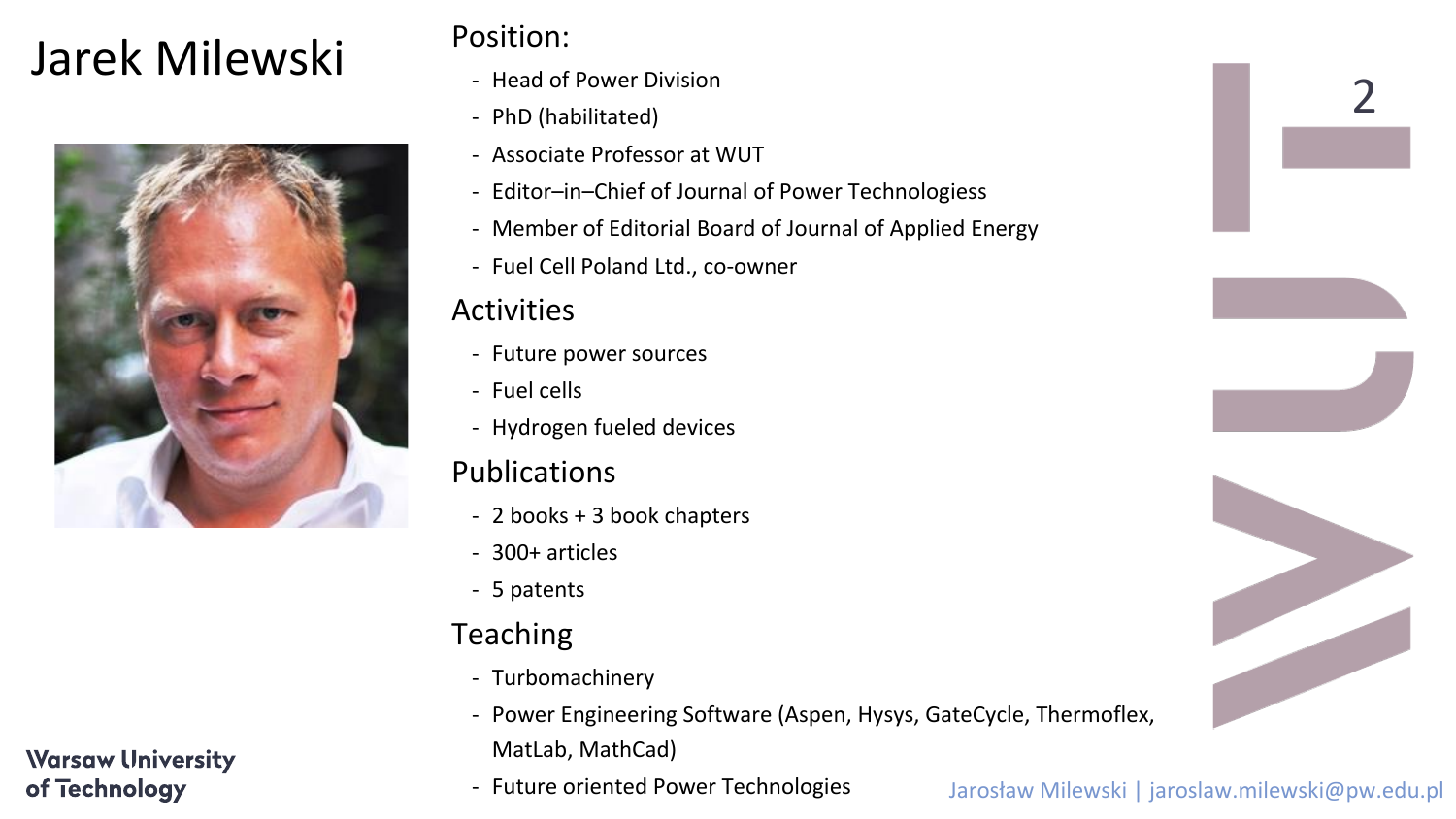

**Warsaw University** of Technology

## Schematic illustration of WE-NET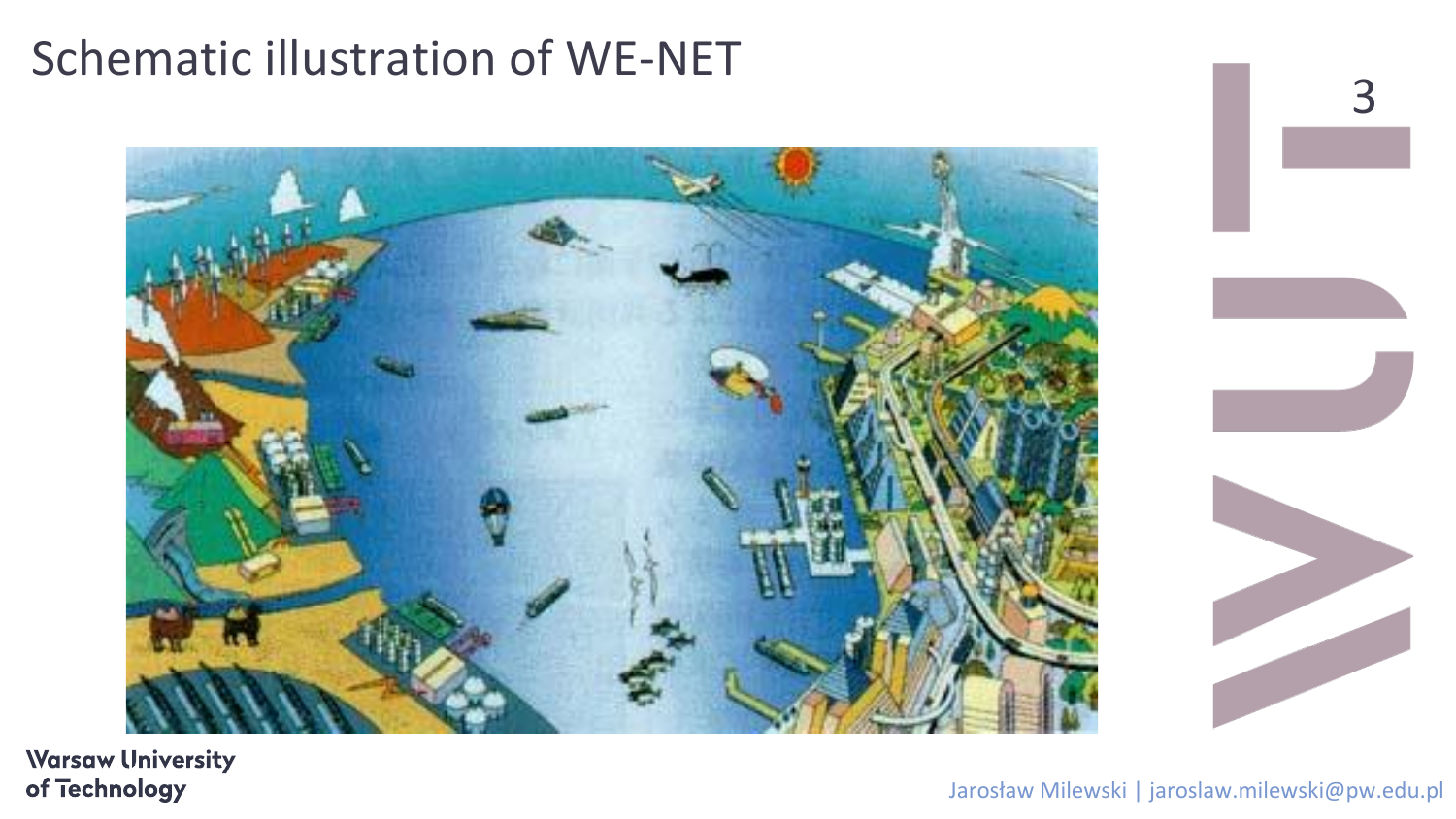

### Predicting future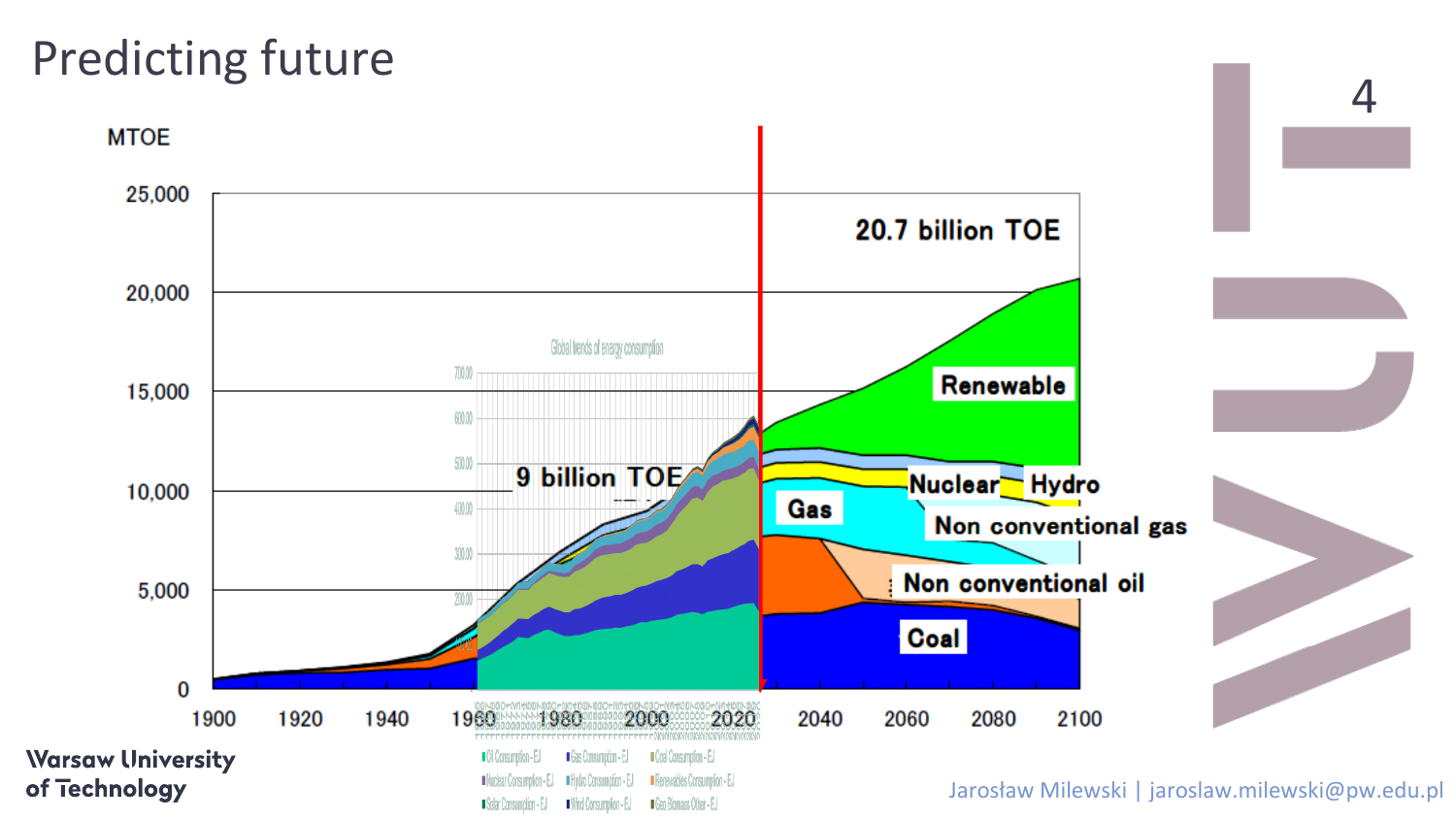

Jarosław Milewski | jaroslaw.milewski@pw.edu.pl

## Japan and EU and Poland

- The **Japanese** government has announced hydrogen strategies in previous years, with the aim of achieving 800,000 cumulative FCEV sales and establishing 1,000 refueling stations by 2030.
- In addition, hydrogen is a pivotal part of **Japan's Strategic Energy Plan**. However, to date, Japan's strategy remains largely centered around blue hydrogen, derived from fossil fuels.
- **Japan**, the **European Union**, and 11 other nations have launched national hydrogen strategies and are investing heavily in electrolyzers, fuel cells, and other hydrogen technologies.
- Countries with national hydrogen strategies include Germany, France, Spain, Portugal, the Netherlands, Norway, Japan, Korea, New Zealand, Australia, Canada, and Chile. Italy, **Poland**, and the United Kingdom are currently developing national hydrogen strategies.

**Warsaw University** of Technology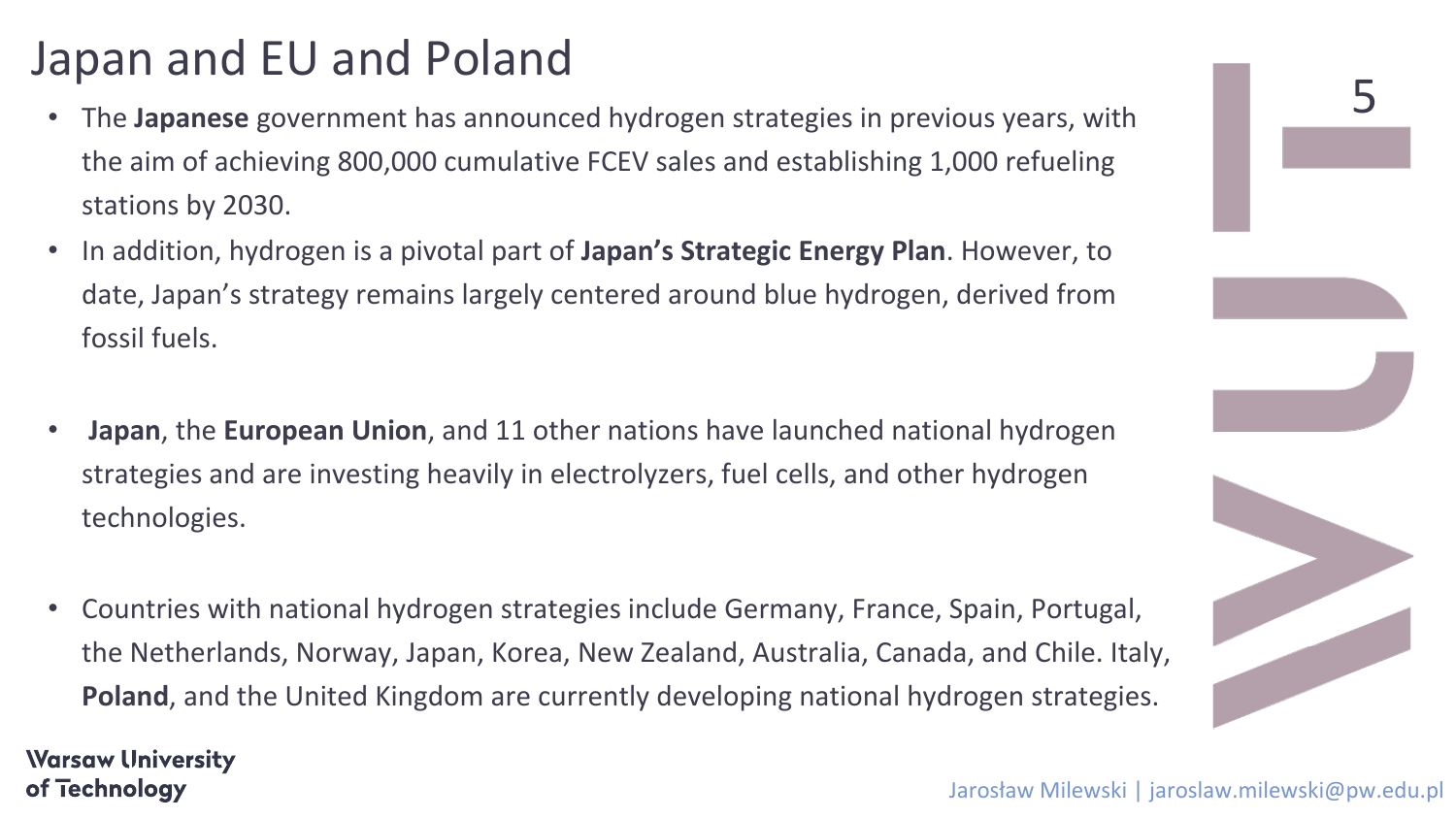

**Warsaw University** of Technology

# Hydrogen valleys in Poland

According to the "Polish Hydrogen Strategy until 2030", **five** hydrogen valleys are to be established in Poland – **seven**! have already started their activities. The valleys are to support local innovation and investment in the area of production, storage, transport and implementation of hydrogen solutions.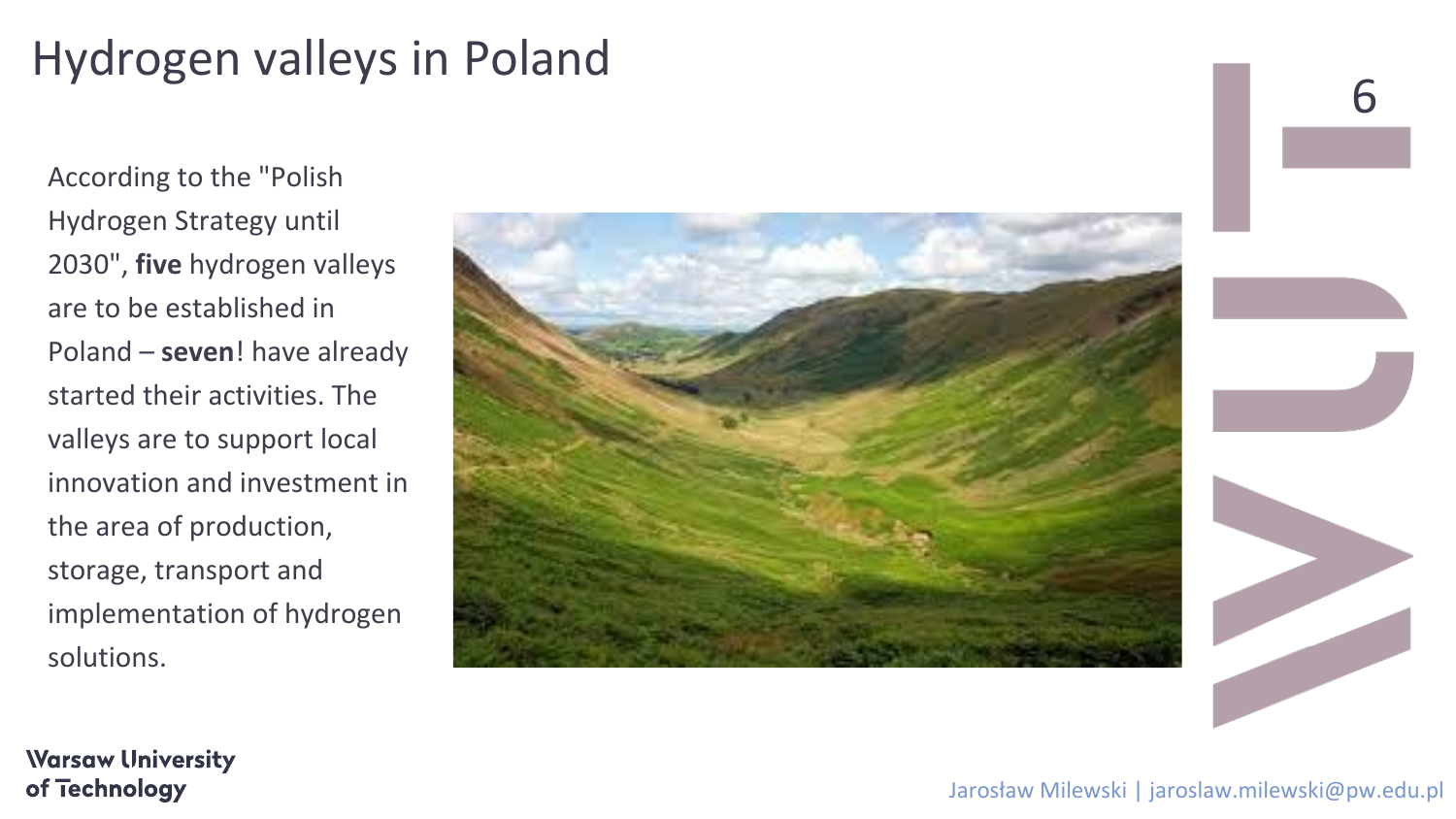

#### Jarosław Milewski | jaroslaw.milewski@pw.edu.pl



## Hydrogen-oriented activities

- Warsaw University of Technology
	- Molten Carbonate Fuel Cells
	- Proton Conducting Solid Oxide Fuel Cells
	- Hydrogen Gas Turbines
	- Hydrogen Steam Turbines (Japan)
- Fuel Cell Poland Ltd.

ココン

 $\overline{S}$ 

- Molten Carbonate Fuel Cells
- Proton Conducting Solid Oxide Fuel Cells
- Institute of Power Engineering
	- Solid Oxide Fuel Cell/Electrolysis

**Warsaw University** of Technology